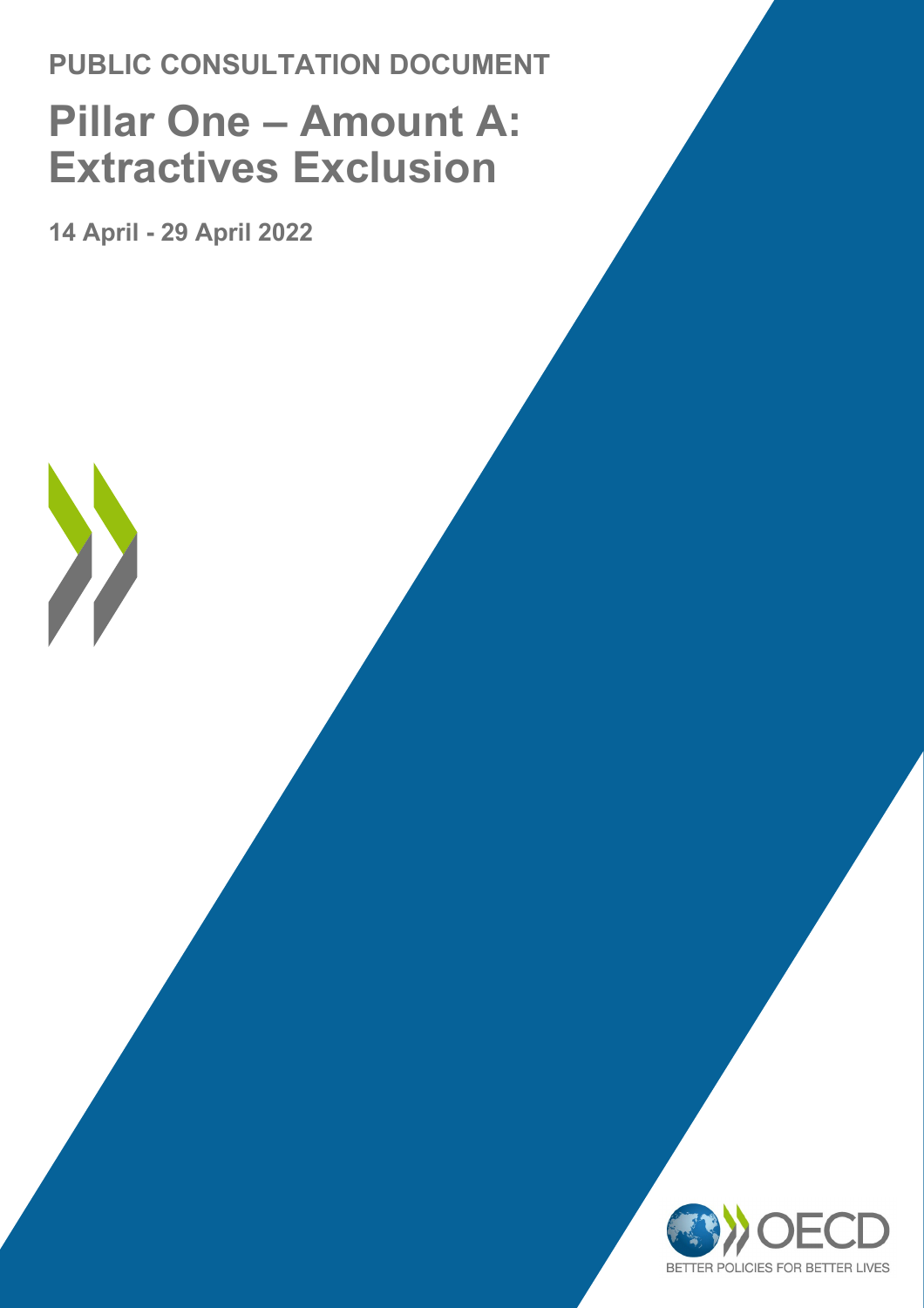# **Table of Contents**

| <b>Background</b>                          | c |
|--------------------------------------------|---|
| <b>Schedule [F]: Extractives Exclusion</b> |   |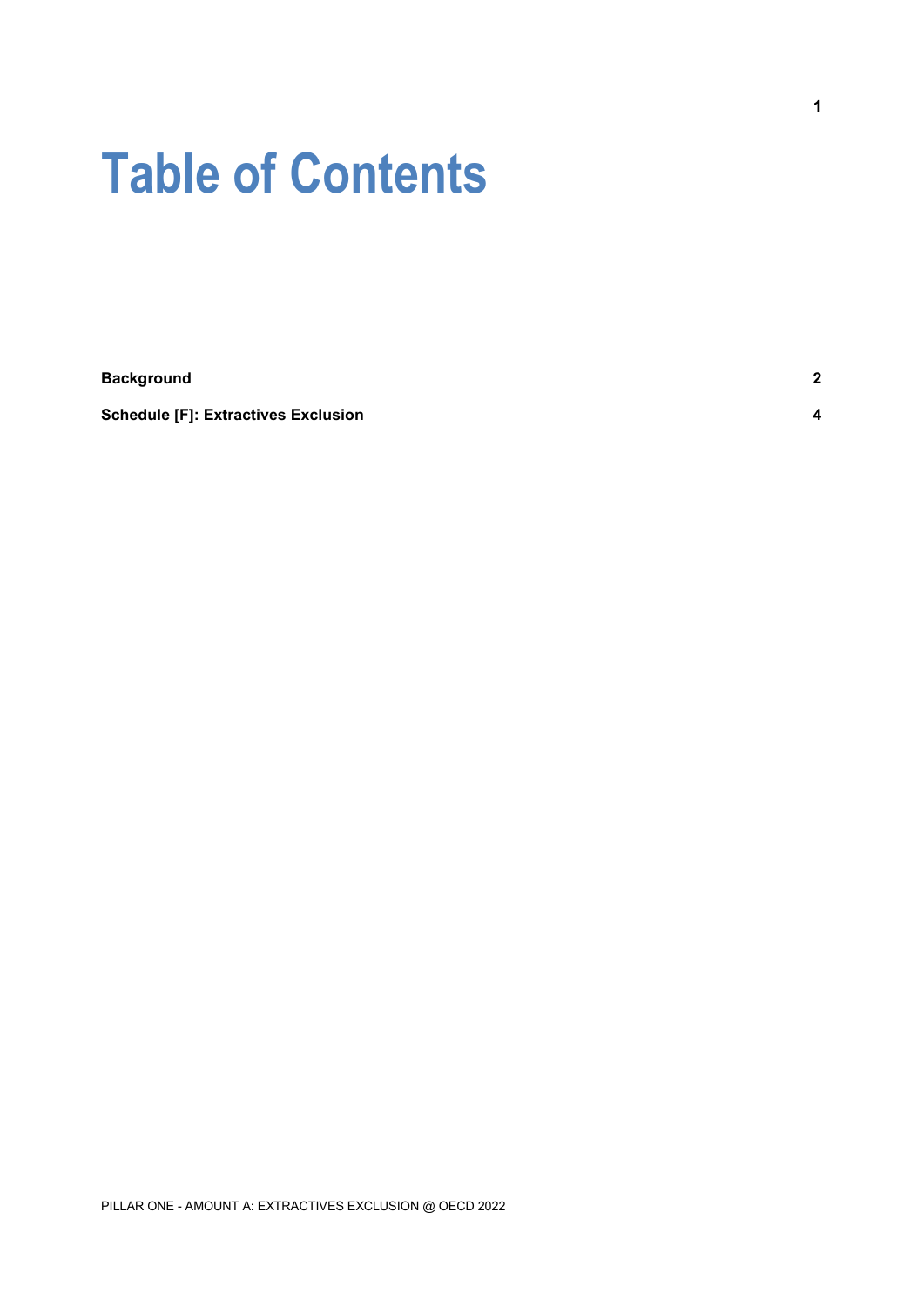# <span id="page-2-0"></span>**Background**

## *Introduction*

Following years of intensive negotiations to update and fundamentally reform international tax rules, 137 members of the OECD/G20 Inclusive Framework on BEPS (Inclusive Framework) joined the Statement on a Two-Pillar Solution to Address the Tax Challenges Arising from the Digitalisation of the Economy<sup>[1](#page-2-1)</sup> (the Statement) released in October 2021. The Statement sets out the political agreement on the key components of Pillar One and Pillar Two.

Amount A of Pillar One has been developed as part of the solution for addressing the tax challenges arising from the digitalisation of the economy. It introduces a new taxing right over a portion of the profit of large and highly profitable enterprises for jurisdictions in which goods or services are supplied or consumers are located.

The Inclusive Framework has mandated the Task Force on the Digital Economy (TFDE) – a subsidiary body – to advance the work needed to implement Amount A. In particular, the TFDE has been charged with developing the Multilateral Convention (MLC) and its Explanatory Statement as well as the Model Rules for Domestic Legislation (Model Rules) and related Commentary through which Amount A will be implemented.

#### *Model Rules*

The Model Rules, once finalised, will reflect the substantive agreement of the members of the Inclusive Framework on the functioning of Amount A and will serve as the basis for the substantive provisions that will be included in the MLC. The Model Rules are also being developed to provide a template that jurisdictions could use as the basis to give effect to the new taxing rights over Amount A in their domestic legislation. They will be supported by a commentary. Jurisdictions will be free to adapt these Model Rules to reflect their own constitutional law, legal systems, and domestic considerations and practices for structure and wording of legislation as required, whilst ensuring implementation is consistent in substance with the agreed technical provisions governing the application of the new taxing rights.

The Model Rules will cover all aspects of Amount A that would be translated into domestic law. They will consist of different titles. This document covers the Schedule of the Model Rules that will govern the Extractives Exclusion. The Schedule for the Exclusion for Regulated Financial Services, and the Schedule on Segmentation, are not contained in this document, and will be released for public consultation later as standalone documents.

#### *Model Rules on Extractives Exclusion*

The Extractives Exclusion will exclude from the scope of Amount A the profits from Extractive Activities. The definition of Extractive Activities contains two elements: a "product test" and an "activities test", both of which must be satisfied. This means that the exclusion applies where the Group derives revenue from the sale of Extractive Products and the Group has carried out the relevant Exploration, Development or Extraction. This approach reflects the policy goal of excluding the economic rents generated from location-specific extractive resources that should only be taxed in the source jurisdiction, while not undermining the comprehensive scope by limiting the exclusion in respect of profits generated from activities taking place beyond the source jurisdiction, or later in the production and manufacturing chain.

<span id="page-2-1"></span> <sup>1</sup> https://www.oecd.org/tax/beps/statement-on-a-two-pillar-solution-to-address-the-tax-challenges-arising-from-thedigitalisation-of-the-economy-october-2021.htm.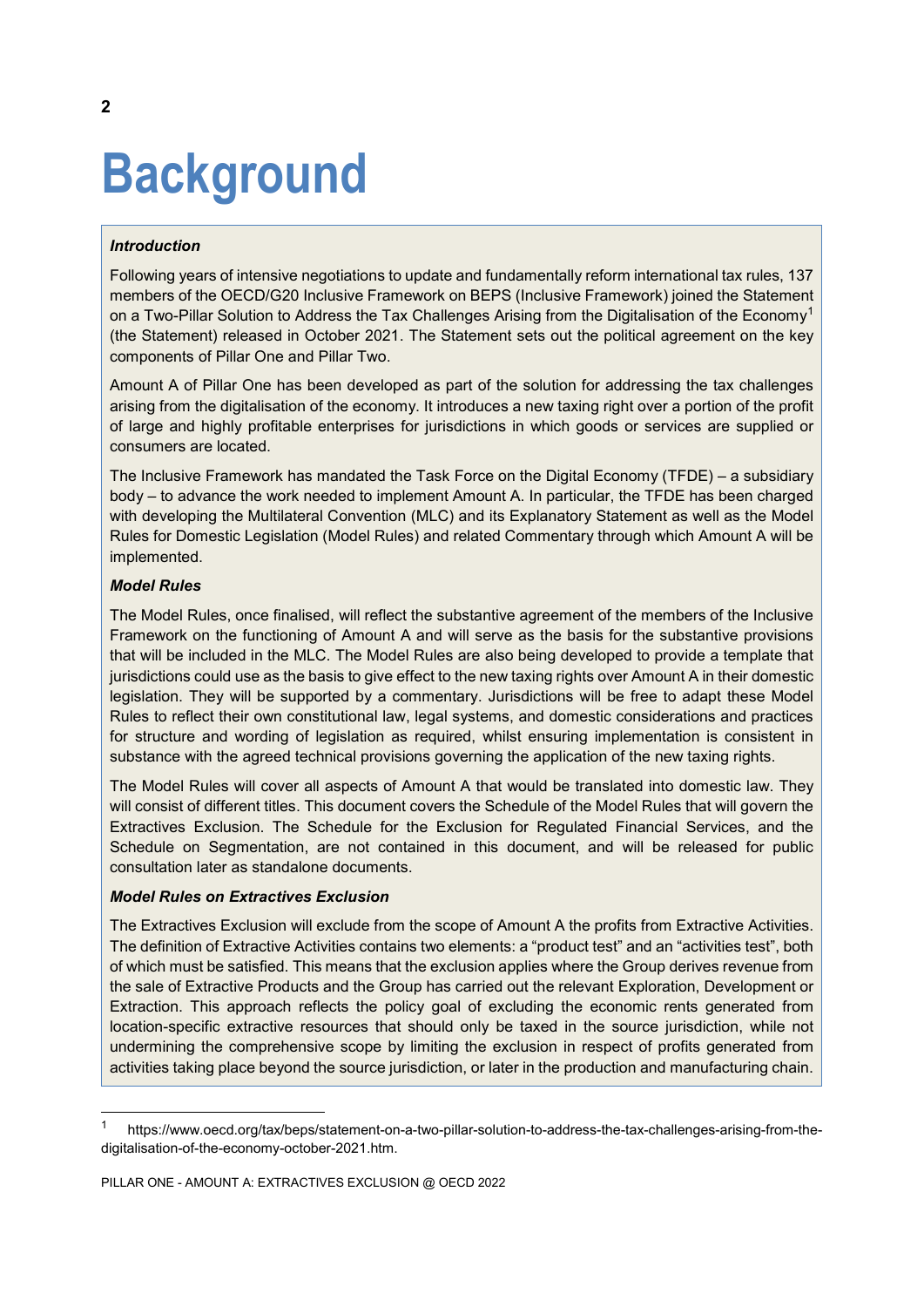The Schedule for the Extractives Exclusion contained in this document provides a description and explanation of the envisaged draft rules. Other than the definitions for the scope of the Extractives Exclusion, which are presented in draft Model Rules format, this document is in narrative format. This is because other parts of the Model Rules on Amount A, on which corresponding provisions for the Extractives Exclusion would be based, are pending finalisation.

The relevant sections on Scope (currently Title 2), as well as relevant definitions (currently included in Title 9), and which were the subject of an earlier public consultation document<sup>[2](#page-3-0)</sup> released on 4 April 2022 are included in the footnotes, where relevant and for context. In addition, explanatory footnotes are included in the document to assist public commentators in reviewing the substantive proposal, and to note where further material is expected to be included in Commentary.

## *Public consultation instructions*

This is a working document released by the OECD Secretariat for the purposes of obtaining input from stakeholders. It does not reflect the final views of the Inclusive Framework members. It presents the work undertaken to date, which has reached a sufficient level of detail and stability allowing it to be suitable for consultation. The TFDE has agreed that this working version can be released on the basis that it is without prejudice to the final agreement. As such, while the document is intended to illustrate the framework for the Extractives Exclusion, further changes may be made to the conceptual framework, as well as then being translated into Model Rules format. Thus, the release of this document reflects consensus within the TFDE as a procedural matter that public comments should be sought at this time, but does not reflect consensus within the TFDE regarding the substance of the document.

Comments are sought with respect to the rules described in this document. While comments are invited on any aspect of the rules, input will be most helpful where it explains the practical challenges in applying the rules as described, and the additional guidance or compliance simplifications that would be needed to effectively apply the Extractives Exclusion.

Interested parties are invited to send their comments on this discussion draft no later than 29 April 2022. These comments will be examined at the following meeting of the TFDE.

Comments on this discussion draft should be sent electronically (in Word format) by email to [tfde@oecd.org](mailto:tfde@oecd.org) and may be addressed to: Tax Treaties, Transfer Pricing and Financial Transactions Division OECD/CTPA.

Please note that all written comments received will be made publicly available on the OECD website. Comments submitted in the name of a collective "grouping" or "coalition", or by any person submitting comments on behalf of another person or group of persons, should identify all enterprises or individuals who are members of that collective group, or the person(s) on whose behalf the commentator(s) are acting.

<span id="page-3-0"></span> <sup>2</sup> https://www.oecd.org/tax/beps/public-consultation-document-pillar-one-amount-a-scope.pdf.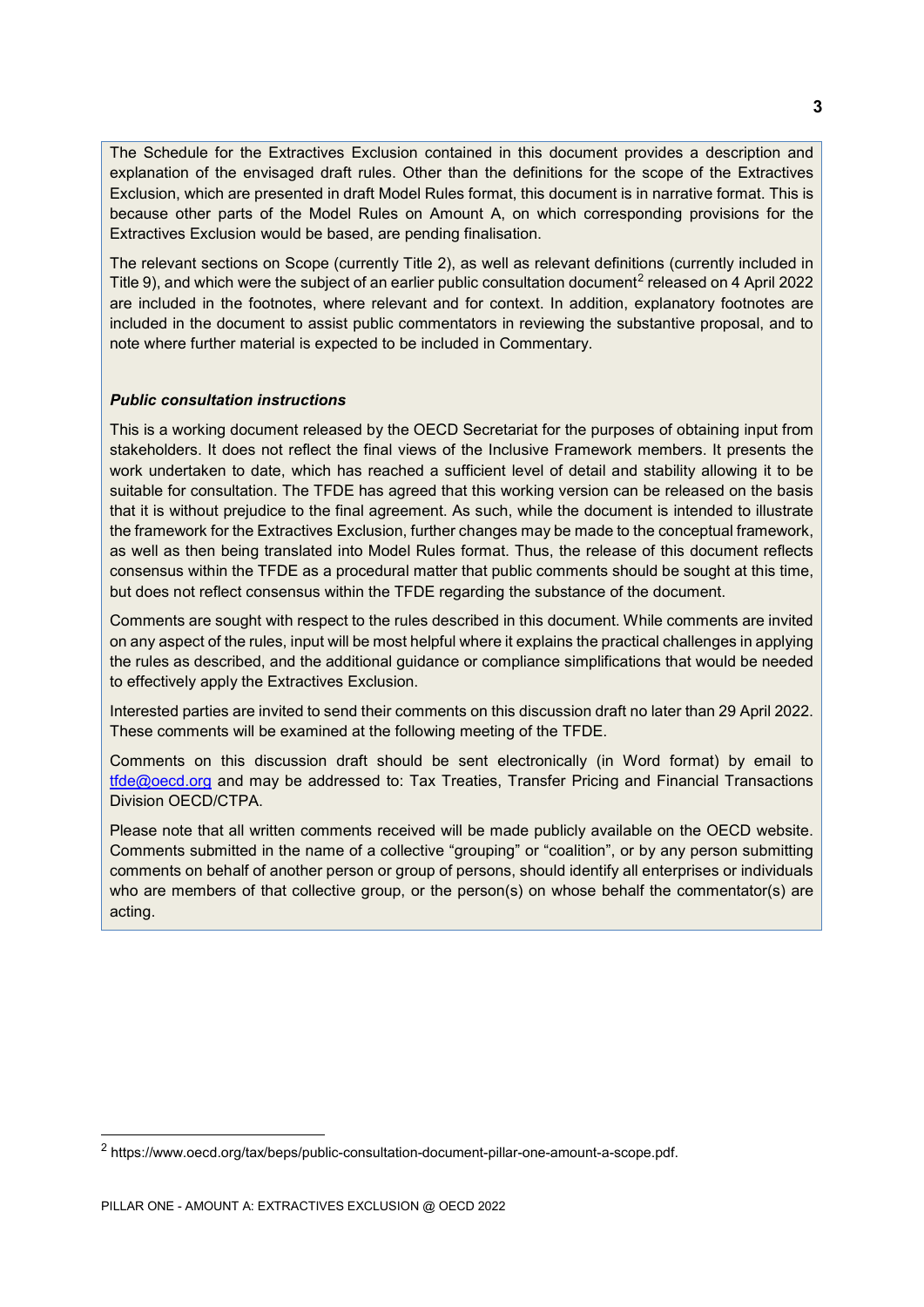# <span id="page-4-0"></span>**Schedule [F]: Extractives Exclusion**

# **Overview**

1. The Extractives Exclusion will exclude from the scope of Amount A the profits from Extractive Activities. This first section provides an overview of the seven steps that a Group covered by the Extractives Exclusion would follow to apply Amount A as a whole. For simplicity, these rules will be contained in one Schedule of the Model Rules, Schedule F. Steps 2 and 3 are specific to the Extractives Exclusion, and it is these parts on which public comments are invited.

## *Application of the Extractives Exclusion*

2. The Extractives Exclusion would be applied taking the following steps:

3. *Step 1*: Apply the general scope rules. This is the first step for any Group to be in scope of Amount A. This means that a Group would only be potentially in-scope of Amount A where either the Group on a consolidated basis (including activities covered by the exclusion), or a disclosed segment (where the exceptional segmentation rules apply), has more than EUR 20 billion of Revenue<sup>[3](#page-4-1)</sup> and a profit margin above 10%.<sup>[4](#page-4-2)</sup> In applying the general Amount A scope provisions, the Group would also need to take into account the effect of the averaging mechanism (see public consultation document on these scope rules released on 4 April 2022 and relevant provisions contained in the Annex). If the Group (or disclosed segment, if applicable) does not meet both of these scope thresholds, it is not in scope of Amount A and need not continue. Only if the Group (or disclosed segment, where applicable) has more than EUR 20 billion of revenue, and a profit margin above 10% (including after the application of the averaging mechanism) does it then continue to Step 2.

4. *Step 2*: Re-determine whether the EUR 20 billion Revenue threshold is met, by testing only the inscope (i.e. non-Extractives Activities) revenue. If this is not above EUR 20 billion, the Group is not in scope. If it is above EUR 20 billion, continue to Step 3.

<span id="page-4-1"></span> $3$  As outlined in the Statement on a Two-Pillar Solution to Address the Tax Challenges Arising from the Digitalisation of the Economy, the Amount A revenue threshold will be: "reduced to 10 billion euros, contingent on successful implementation including of tax certainty on Amount A, with the relevant review beginning 7 years after the agreement comes into force, and the review being completed in no more than one year." In this document, the EUR 20 billion threshold is used, without prejudice to this part of the Statement.

<span id="page-4-2"></span><sup>&</sup>lt;sup>4</sup> In accordance with the general rules, revenues and profits derived from a Joint Venture will be taken into account when applying the scope thresholds. The revenues reported in the Consolidated Financial Statements of a Group does not include revenues derived from Joint Ventures which are accounted for under the equity method. To account for Joint Venture revenues, the rules on tax base provides an adjustment for the Group's proportionate share of revenues in a relevant Joint Venture. Whereas, profits derived from a Joint Venture are recognised in a Group's Financial Accounting Profit (or Loss) and are consequently included in the Adjusted Profit Before Tax without the need for specific adjustments. Accordingly, in testing whether its revenue and profits qualify for the Extractives Exclusion, the Group would need to include its attributable share of revenue and profit from such Joint Ventures.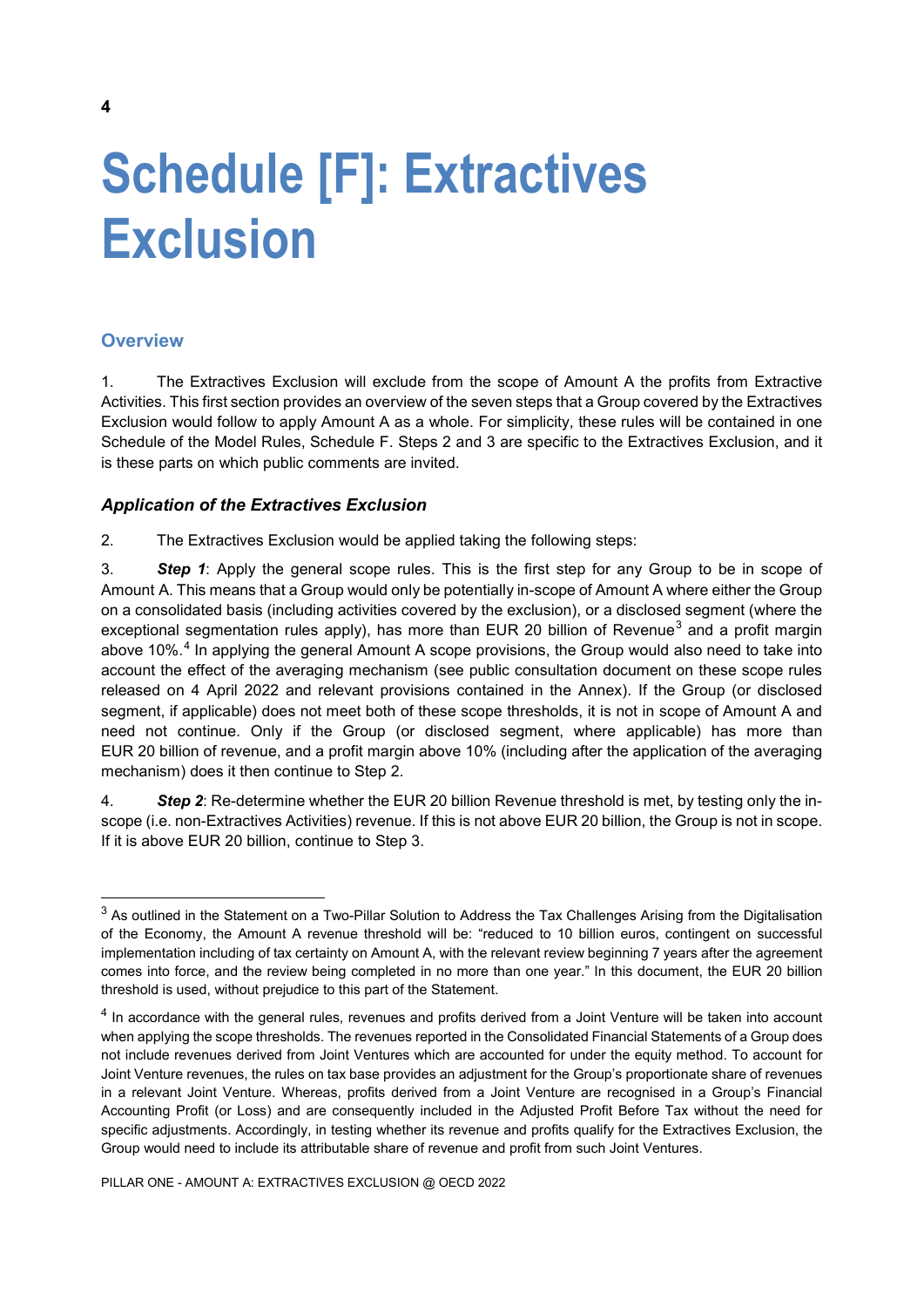5. *Step 3*: Re-determine whether the 10% profitability threshold is met, by isolating the Extractives profits, and testing the profit margin of the remaining in-scope profits. If this profit margin is below 10%, the Group is out of scope. If it is above 10%, continue to Step 4. Work is ongoing in considering how the application of the Extractives Exclusion can be simplified, particularly for Groups that exceed the revenue threshold, but whose in-scope profit margin is consistently below the 10% profitability threshold. In addition, work is underway to consider whether an initial transition period is needed, while Groups adjust their systems to comply with the requirements.

6. *Step 4*: Apply the rules for nexus and revenue sourcing. The nexus threshold will only be met where the in-scope revenues sourced to a jurisdiction exceed the agreed nexus revenue threshold. Revenue covered by the Extractives Exclusion shall not be taken into account for the purpose of applying the nexus test. The general Amount A revenue sourcing rules will apply to the in-scope revenue of a Group that is covered by the Extractives Exclusion.

7. *Step 5*: Apply the rules for the determination and allocation of taxable profit to a Jurisdiction for a Period. This will be the same as the ordinary profit allocation formula that applies for Amount A. The profits that are covered by the Extractives Exclusion will not be taken into account for the purposes of applying the Marketing and Distribution Profits Safe Harbour.

8. *Step 6*: The mechanism to eliminate double taxation will not result in the profits that are covered by the Extractives Exclusion being used to eliminate double taxation arising from Amount A. These profits will be excluded from the mechanism to eliminate double taxation.

9. *Step 7*: File the necessary documentation for the purposes of administration and reporting. Documentation requirements will be set out in the relevant provisions on administration. The process for filing this documentation as part of the tax certainty process will be set out in the relevant provisions on tax certainty.

10. Steps 2 and 3, which are the operative provisions specific to the Extractives Exclusion, are discussed in further detail below.

# **Step 2: Identify Extractives Activities and apply the Revenue Threshold to inscope revenue**

11. The Revenue threshold for Amount A is designed to apply to consolidated group revenue, and it has been set at EUR 20 billion (as applied at Step 1). The purpose of Step 2 is to re-apply the Revenue threshold, looking at the in-scope revenue.<sup>[5](#page-5-0)</sup>

12. This test is applied by taking the consolidated Group revenue figure,  $6$  and subtracting third party revenue derived from Extractives Activities. The Extractive Activities definition contains a dual test: a product test (i.e. "the sale of an Extractive Product") and an activities test (i.e. "conduct Exploration, Development or Extraction"), both of which must be satisfied. In other words, the Group must derive revenue from the exploitation of the Extractive Products and the Group must also have carried out the Exploration, Development or Extraction. This means that revenue from commodity trading only (without having conducted the relevant extractive activity), or revenue from performing extraction services only (without owning the Extractive Product) will not qualify for the exclusion.

<span id="page-5-0"></span> <sup>5</sup> As defined in Title 9, Revenues of the Group for a Period means the Total Revenues after the exclusion of revenues derived from Extractive Activities. Extractive Activities, defined below, means that the Group derives revenue from the sale of an Extractive Product and conducts Exploration, Development or Extraction.

<span id="page-5-1"></span> $6$  Or the revenue of a disclosed segment, if the exceptional segmentation rules are the basis on which the Group met the scope threshold in Step 1.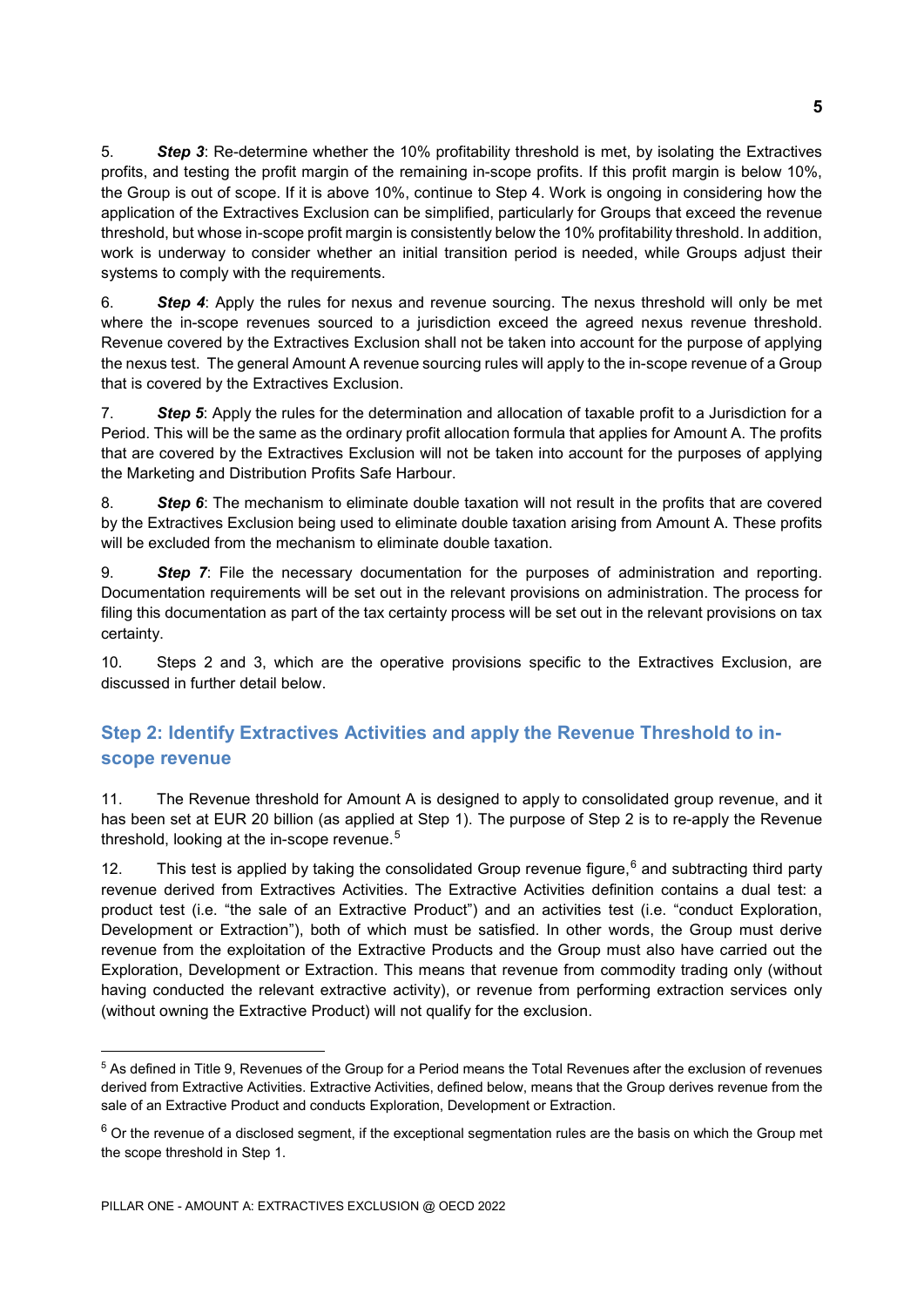13. The test in Step 2 is intentionally designed to be straightforward and to achieve parity with the ordinary application of the Amount A rules. This is because the ordinary test and this Step 2 would both use the same revenue figure of EUR 20 billion as tested against third party revenue, instead of having Extractives Groups tested against both third party revenue and intra-group revenue.

14. It is anticipated that this part of the test will be relevant for a number of Groups, and as such it is intended to provide a filtering function using a rule that is relatively easy to apply and document, and to be reviewed by tax administrations. However, it is recognised that because of the design of the definition of Extractive Activities, which sets the boundary of the exclusion at points at which there may not be identifiable third party revenue (i.e. when the scope of the exclusion for a Group is at a point where there is intra-Group revenue, or deemed revenue on the basis of the Internationally Recognised Reference Price or the backstop provision), it is possible that some Groups may not have third party revenue derived from Extractives Activities which could be subtracted from the consolidated Group revenue. Such Groups would proceed to Step 3.

15. This approach is preferable to requiring a more granular breakdown of the Extractive Activities revenue based on the definitions above, which would require a more involved compliance process for all Groups to identify the intra-group and deemed revenue figures (even for Groups for which the result of excluding third party revenues would be that the Group was out of scope at this point). It would also result in the identification of more revenue than was represented in the Consolidated Financial Statements because it would add up (rather than net-out) intra-group transactions, and which may make it more likely that the Group exceeded the EUR 20 billion threshold.

16. The test would use the following definitions:

17. "*Extractive Activities*" means that the Group derives revenue from the sale of an Extractive Product and conducts Exploration, Development or Extraction.

## 18. "*Extractive Product*" means:

- a) any solid, liquid or gas that is extracted from the earth's crust and is in the form in which it exists upon its recovery or severance from its natural state. It includes Minerals, Mineraloids and Hydrocarbons and similar materials extracted from the earth's crust; or
- b) a product resulting from the Qualifying Processing of such material; or
- c) a license to explore for or exploit Minerals, Mineraloids and Hydrocarbons; or
- d) Exploration and Development assets.[7](#page-6-0)

19. "*Mineral*" means any inorganic substance that exhibits crystalline characteristics, in solid form, occurring naturally in or on the earth's crust or in or under water and which was formed by or subjected to a geological process, and includes clay, gems, gravel, metal, ore, rock, sand, soil, stone and any such substance occurring in an ore body, ore deposit, or in a stockpile or tailings.

20. "*Mineraloid*" means any substance that does not exhibit crystalline characteristics whether in solid, liquid, or gaseous form, occurring naturally in or on the earth or in or under water and which was formed by or subjected to a geological process, and includes but is not limited to amber, coal, obsidian and opals, and any such substance occurring in an ore body, ore deposit, or in a stockpile or tailings.

21. "*Hydrocarbon*" means any organic compound consisting entirely of carbon and hydrogen molecules that is in solid, liquid or gaseous form occurring naturally in or on the earth or in or under water

### **6**

<span id="page-6-0"></span> $<sup>7</sup>$  The Commentary will explain that this includes licenses granted by the State, by a private person that owns the</sup> natural resource, or the transfer or rights between two companies.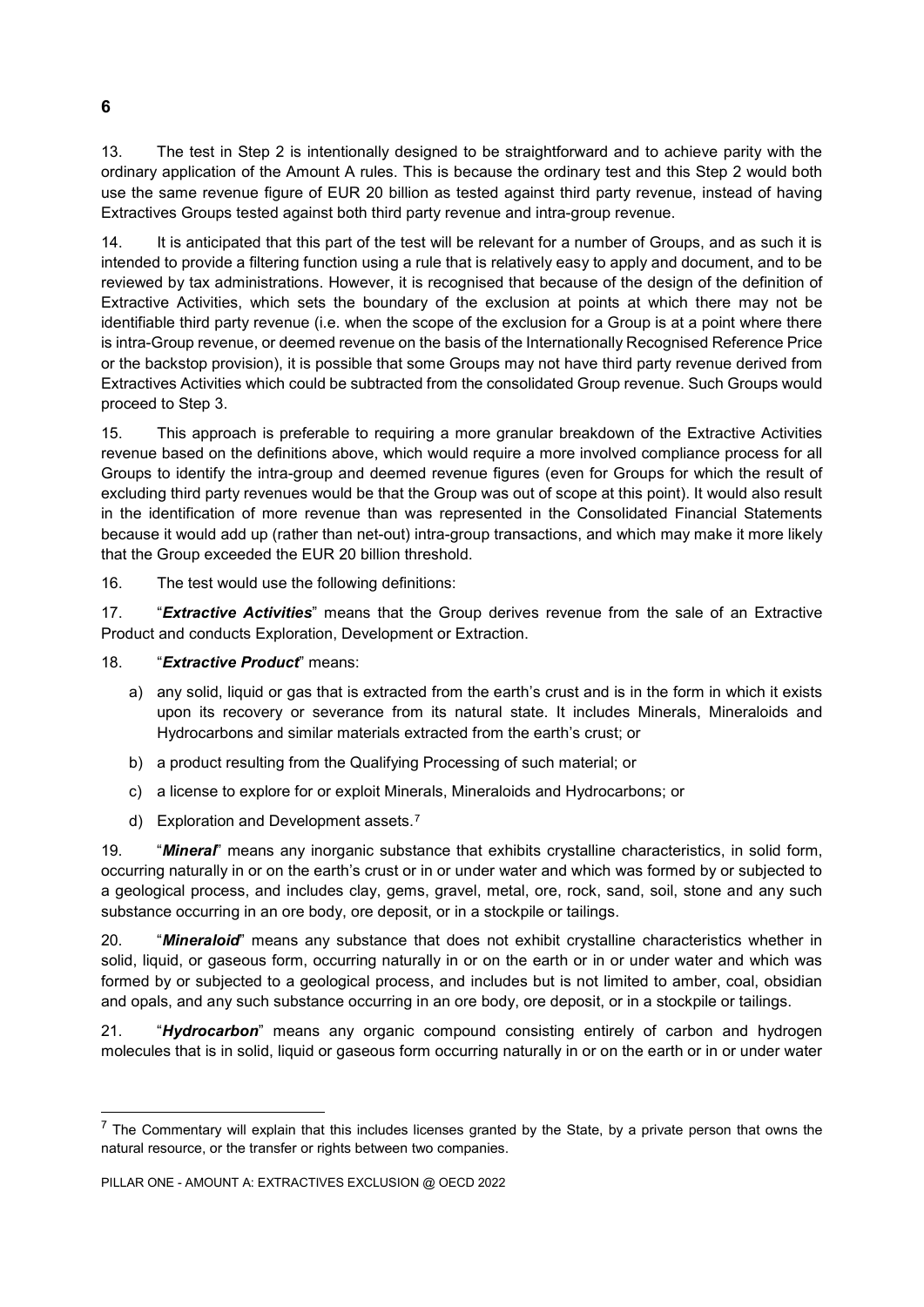and which was formed by or subjected to a geological process and includes crude oil, tar sands, heavy oils and natural gas occurring in a subsurface oil and gas reservoir, deposit, or in a stockpile.

22. "*Exploration*" means the process of searching for and assessing an Extractive Product resource deposit or reservoir.

23. "*Development*" means the process of drilling, excavating and constructing the Exploration and Extraction facilities and the supporting infrastructure.

24. "*Extraction*" means the removal of an Extractive Product from its natural site or from mine tailings and includes the Qualifying Processing and Transportation of such Extractive Products.

25. "*Qualifying Processing*" means processing undertaken to concentrate, isolate, purify, refine or liberate an Extractive Product as defined in paragraph 18a) from its natural state to produce a basic commodity.

- a) Qualifying Processing includes transformation and processing of hydrocarbons into a liquefied state, including liquefied natural gas (LNG) and liquefied petroleum gas (LPG); processing of bitumen from oil sands, oil shale and heavy oil to a stage that is not beyond the crude oil stage or its equivalent;
- b) Qualifying Processing for mining and metals includes activities which result in the production of minerals, mineraloids and metals including the casting of metals;
- c) Qualifying Processing does not include extrusion, fabrication or activities to produce alloys, steel, jewellery, petrol, gasoline, diesel, kerosene and similar refined hydrocarbons, lubricants, chemicals, plastics and plastic polymers; $8<sup>8</sup>$  $8<sup>8</sup>$
- d) For all other cases, Qualifying Processing is deemed to include processing activities up to and including, but not beyond, the Delineation Point.

26. "*Transportation*" means the physical movement and incidental storage of an Extractive Product to the delivery location to fulfil delivery terms set out in sales contracts and includes physical movement by airplane, automobile, helicopter, pipeline, ship, train, or truck.<sup>[9](#page-7-1)</sup>

27. The "*Delineation Point*" is the deemed end point of excluded Extractive Activities. The Delineation Point is the earliest point at which one of the following tests is met:

a) Where there is a sale<sup>[10](#page-7-2)</sup> of the Extractive Product made from the Group to an Independent Party; or

<span id="page-7-0"></span> $8$  The Commentary would explain that this is a "backstop" provision. It applies in the event that all processing takes place within the Group, and within the same jurisdiction as the extraction, and there is no relevant Internationally Recognised Reference Price for the Extractive Product. In such cases, for policy coherence and to ensure a level playing field, the exclusion stops at the point established by the backstop provision, which is where the product is no longer closely tied to the inherent character of the Extractive Product itself, and moves into more typical manufacturing phase for later stage products. See also paragraph 27d).

<span id="page-7-1"></span> $9$  The Commentary would explain that the reference to 'the delivery location to fulfil delivery terms set out in sales contracts' reflects that transportation of an Extractive Product to market can either be performed by the producer or the customer. Where the transportation is performed by a producer and set out in the sales contract, the revenues earned for the transportation are included within the calculation of the extractive exclusion, and notwithstanding that the Delineation Point may have been triggered.

<span id="page-7-2"></span> $10$  The Commentary would explain that the term 'sale' means where the sale of an Extractive Product results in a transfer of title of the Extractive Product to another legal entity. For example, tolling arrangements where processing services are provided to the producer are reflected as service costs from the perspective of the producer and appear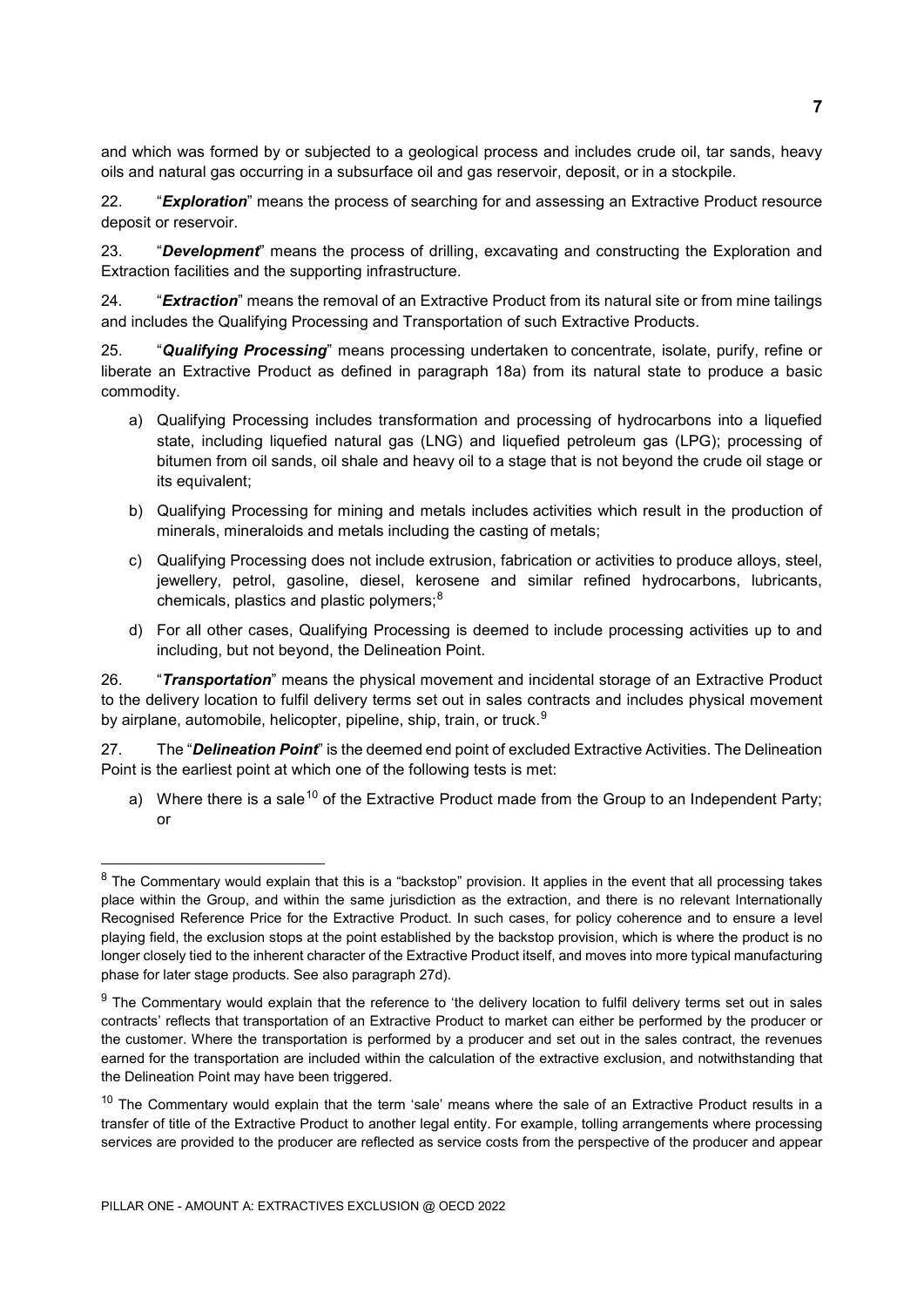- b) Where there is an Intra-Group transaction transferring<sup>[11](#page-8-0)</sup> the Extractive Product from the State where Extraction takes place to another State; or
- c) Where there is an Internationally Recognised Reference Price used for pricing the Extractive Product and the Extractive Product meets the specifications established by the Internationally Recognised Reference Price.<sup>[12](#page-8-1)</sup> Where this sub-paragraph applies, the deemed Revenue amount for the purposes of identifying the excluded revenue and for applying the profitability test is calculated as follows:

*Revenue = Internationally Recognised Reference Price \* Quantity of Extractive Product* 

d) Where none of sub-paragraphs 27a), 27b) or 27c) apply, the deemed Revenue amount for the purposes of identifying the excluded revenue and for applying the profitability test is calculated as follows:

*Revenue = Market value of the Extractive Product \* Quantity of Extractive Product*

- e) Where there is convergence with one or more tests under the Delineation Point, the application of the test is established by the test that appears first in the order of the sub-paragraphs above.
- f) Notwithstanding sub-paragraph (b), an Intra-Group transaction transferring the Extractive Product from the State where the Extraction takes place is deemed to not have been transferred to another State if the activities performed in the other State would have been Qualifying Processing had they occurred in the first State and it is performed within [X] kilometres of the State border where the Extraction takes place.

## 28. "**Internationally Recognised Reference Price**" means a physical and financial price index that:<sup>[13](#page-8-2)</sup>

- a) Represents the global or regional benchmark price of a physical commodity; and
- b) Is used predominantly by market participants to buy and sell physical commodities that meet the specifications established by the index; and
- c) Is transparent and accessible by market participants, government and regulators; and
- d) Includes [Brent Oil, West Texas Intermediate, and London Metals Exchange].<sup>[14](#page-8-3)</sup>

PILLAR ONE - AMOUNT A: EXTRACTIVES EXCLUSION @ OECD 2022

**8**

 $\overline{a}$ 

as expenses in financial statements. Such a transaction would not constitute a sale for the purposes of this subparagraph.

<span id="page-8-0"></span> $11$  The Commentary would explain that the term 'transferring' has been used in this sub-paragraph, as there may be instances where there is no actual intragroup sales contract. In such cases, therefore the term 'sale' would not be appropriate.

<span id="page-8-1"></span><sup>&</sup>lt;sup>12</sup> The Commentary would explain that "meeting the specifications" of the International Recognised Reference Price requires the Extractive Product to meet both the quality specifications, and other factors relevant to the construction of the International Recognised Reference Price, such as locality. For example, the North American Henry Hub Natural Gas price cannot be used to price gas that is produced in Asia, even if the Asian-produced gas meets the quality specifications established by the Henry Hub index.

<span id="page-8-2"></span> $13$  The Commentary would also give examples of how this test applies. All four conditions must be met for a price index or benchmark to qualify as an Internationally Recognised Reference Price. It would not be the case that the mere existence of a price index for a general category of Extractive Product would automatically qualify the index as an Internationally Recognised Reference Price. For example, a price index that is constructed by a price reporting agency but is not commonly used by a large proportion of market participants would not qualify as an Internationally Recognised Reference Price, as it would fail the condition outlined in sub-paragraph 28b).

<span id="page-8-3"></span><sup>&</sup>lt;sup>14</sup> These will be updated following the public consultation.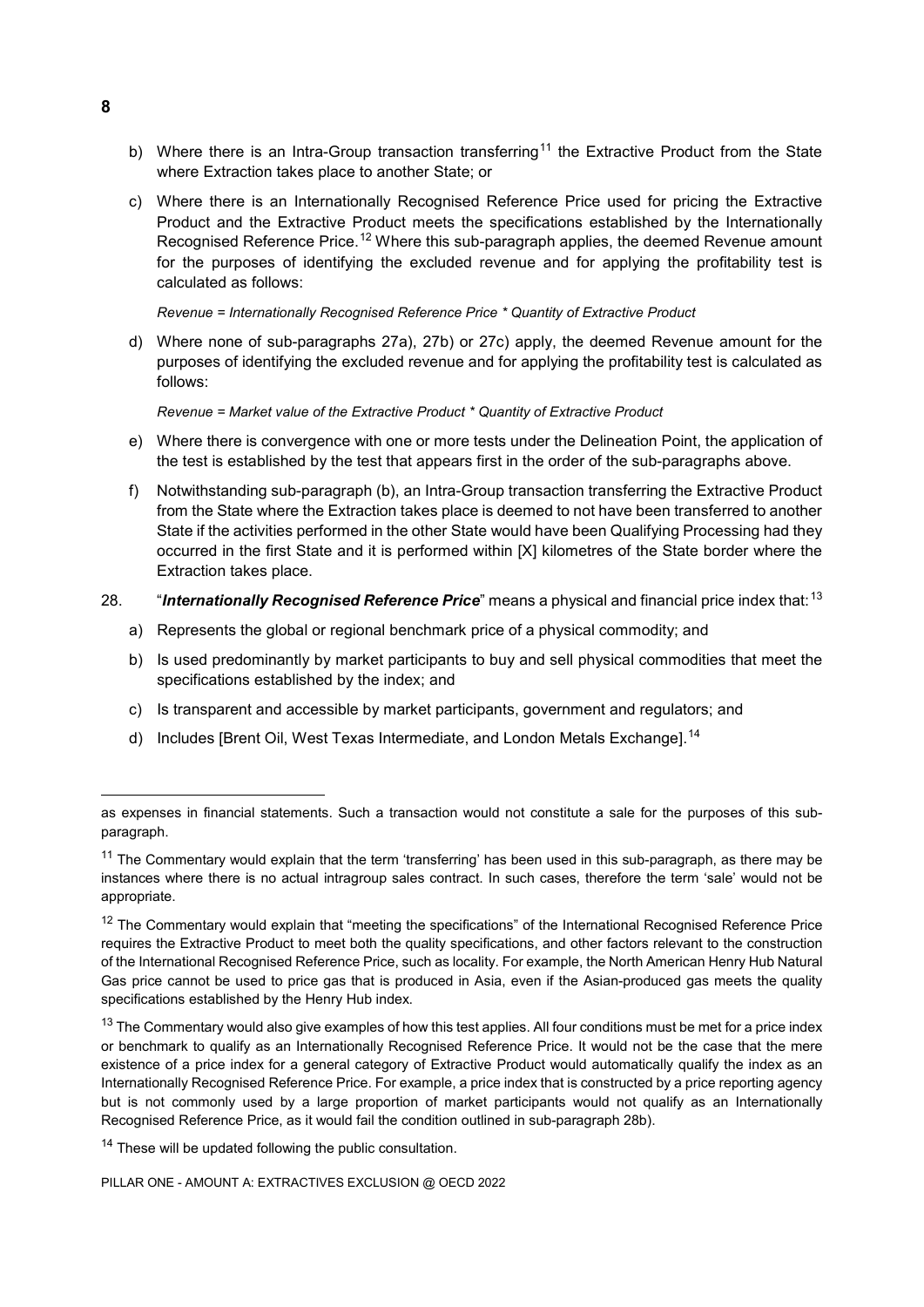29. "*Independent Party*" means an Entity in which the Group holds less than a 25% ownership interest.

30. "*Intra-Group*" means between the Group and an Entity that is not an Independent Party.

31. "*State*" means a country or national territory that is a jurisdiction for tax purposes, and is comprised of the land territory, internal waters, territorial sea and the airspace above them, as well as the maritime areas over which it has sovereign rights or jurisdiction for the purposes of exploration, exploitation and preservation of natural resources whether living or non-living pursuant to international law..

# **Step 3: Identifying excluded and in-scope profits**

32. Groups that meet the general scope provisions in Step 1, and also have above EUR 20 billion of in-scope third party revenues after the application of Step 2, will need to identify the profits derived from Extractive Activities and exclude these from Amount A. They will also need to identify the remaining profits from in-scope activities to test whether these profits surpass the profitability threshold of 10%.

33. This is a more complex part of the Extractives Exclusion, which may include identifying intra-Group revenue and performing cost allocations. This is necessary to accurately identify the profits and profitability of Extractives Activities, and the profits and profitability of non-Extractives Activities. This level of accuracy is necessary in order to ensure that no residual profits from Extractives Activities are allocated to market jurisdictions under Amount A. It also ensures that Groups which perform activities across the extractives value chain are not disadvantaged by the fact that they ultimately generate profits from third parties which are in a large-part attributable to the Extractives Activities. The result is to effectively treat the in-scope part of the Group as a standalone business from the Extractives part of the Group, and this also ensures a level playing field with Groups that are not engaged in Extractives Activities but are engaged in similar laterstage activities (e.g. refining or manufacturing).

34. First, the Group must identify its in-scope profits, using either the Disclosed Operating Segment approach or, where this approach is not applicable (either because the Group does not have Disclosed Operating Segments or where it cannot reliably attribute revenue and costs as described below), the Entitylevel approach. Once the in-scope profits are identified, the profitability test is re-applied.

35. In either case, a vertically integrated Group must ensure that profits from Extractives Activities are not removed from the calculation more than once. For example, where there is an "upstream" segment which predominantly derives revenue from Extractives Activities, and a "downstream" segment which predominantly derives revenue from manufacturing of other products but which have purchased the Extractive Products from the upstream segment to be used as a core component of those products, it must not again remove a portion of the extractives revenue from that downstream segment.

# *Identifying profits using the Disclosed Operating Segment Approach*

<span id="page-9-0"></span>36. In order to rely on the Disclosed Operating Segment approach, the Group must meet two conditions:

- First, the Group must determine whether its disclosed segments predominantly generate revenue that is excluded, or predominantly generate in-scope revenue; and
- Second, the Group must undertake a cost allocation exercise to ensure costs are appropriately and reliably allocated between the segments (as per paragraphs 38 – 40 below).

37. Under the first step of the Disclosed Operating Segment Approach, a Group must apply the Delineation Point (see paragraph 27 above) to determine whether any of the Group's disclosed operating segments in its Consolidated Financial Statements are made up of at least [75% - 85%] of excluded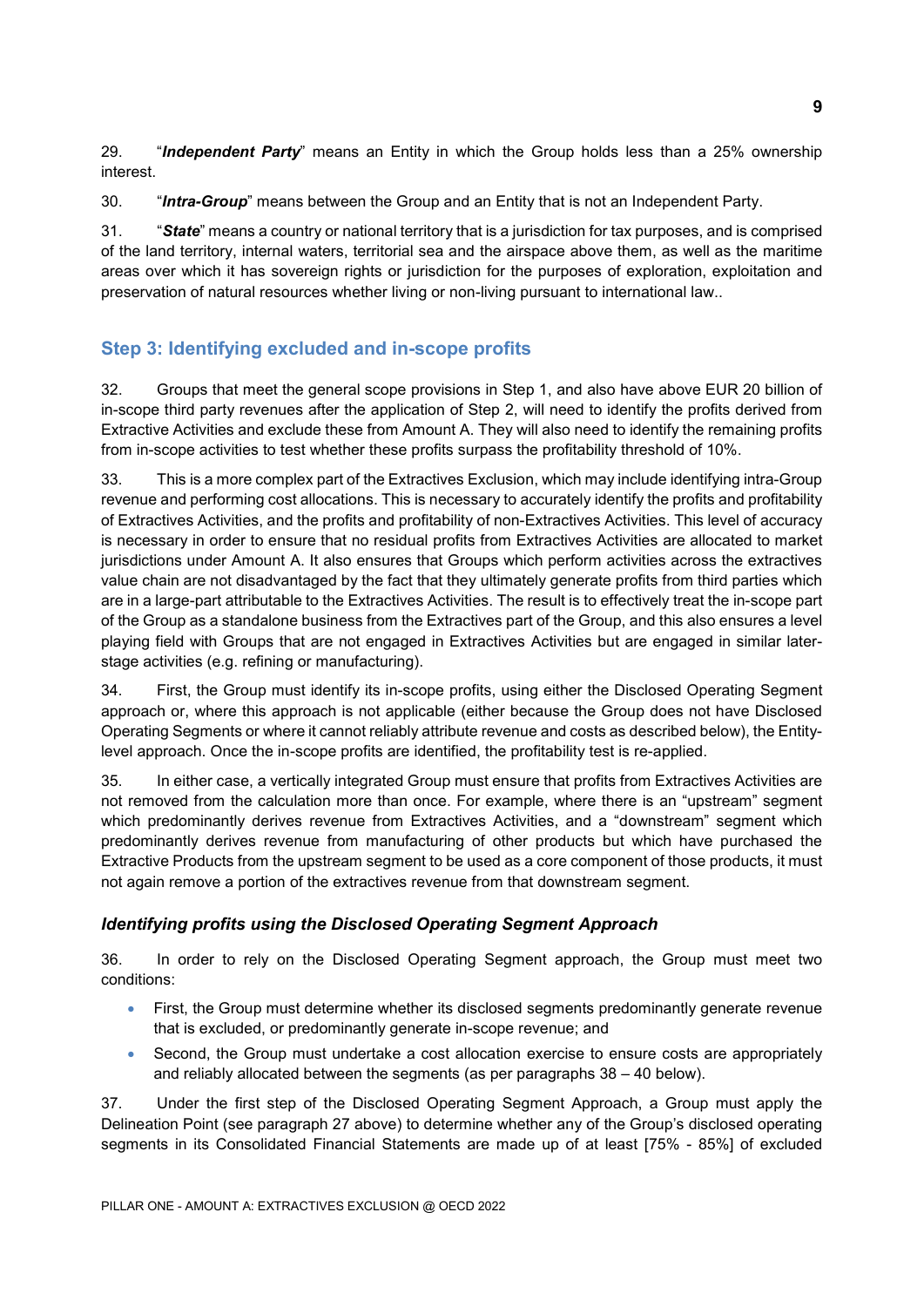revenues (i.e. including third party, intra-group and deemed revenue). This revenue threshold approach is referred to as the "predominance test." This is further supported by a cap of [EUR 1 billion] of in-scope revenue per segment. Where at least [75% – 85%] of a segment's revenues are excluded revenues and the in-scope revenues do not exceed [EUR 1 billion], the entire segment qualifies for the Extractives Exclusion and no further work is required to identify the profits and profitability of the in-scope revenue in that segment.

38. Segments that have at least [75 – 85%] of in-scope revenue are in-scope segments. For the purpose of this predominance test, in-scope revenue is calculated as the segment revenue minus the excluded revenue reflected in the segment as defined by the Delineation Point. As a simplification, the profit margin of this segment would be used as the starting point for the profit margin of the in-scope activities (i.e. even though a small portion may relate to Extractives Activities). The only additional adjustment which is necessary is to allocate "unallocated costs" (e.g. corporate overheads) that are not allocated to any disclosed segment in the Group's Consolidated Financial Statements. It is envisaged, as part of the segmentation rules, that this will be performed using objective criteria. Where the resulting profit margin using this approach exceeds 10%, then the profit margin is multiplied against the actual in-scope revenue (i.e. the non-excluded revenue and not the total revenue) of the disclosed operating segment, which will provide the actual in-scope profits. This approach ensures that only in-scope profits are reallocated for the purposes of Amount A and no Extractive Activities profits are inadvertently captured.

39. Segments that have less than [75% – 85%] of excluded revenue and/or where the in-scope revenues exceed [EUR 1 billion], but less then [75 – 85]% of in-scope revenue (hereafter referred to as a "mixed segment"), will not satisfy either of the predominance tests. These are considered to be in-scope segments, but with further work required to identify the profit margin (instead of using the profit margin of the segment as a proxy). Here, the Group must calculate the amount of in-scope revenue in such segments. This is calculated as the segment revenue minus the excluded revenue reflected in the segment as defined by the Delineation Point.

40. For mixed segments, in order to identify the profits and profit margin, a Group must reliably allocate expenses to each such segment and calculate the profits of each in-scope such segment. For a mixed segment, this will involve two types of adjustments: First, unallocated costs that are not allocated to any disclosed segment in the Group's Consolidated Financial Statements must be allocated. This adjustment is consistent with the adjustment described in the previous paragraph for a segment which satisfies the predominance test. Second, an additional adjustment must be carried out in respect of a mixed segment in order to appropriately allocate costs between the part of the segment falling in-scope and the part which relates to excluded activities. Hence, this second adjustment is an inter-segment adjustment. In doing so, it must follow the segment accounting and / or management accounting principles that would have applied had it decided to publish the in-scope portion of the segment as a separate disclosed operating segment.

41. Where a Group has two or more disclosed operating segments that are in-scope (either mixed segments or wholly in scope segments), it would be required to combine the in-scope portions of the segments before calculating the profit margin threshold for in-scope profits. The combined consolidated in-scope profits of these in-scope segments will form the basis of the profit before tax amount.

42. The tax base adjustments required to calculate Amount A tax base are applied to the in-scope profits. The resulting Adjusted Profit Before Tax amount is used as the numerator in the profit margin calculation. The denominator is the in-scope Revenue amount reflected in the in-scope segments.

43. While this is still a complex exercise, the advantage of the Disclosed Operating Segment Approach is that it provides an advanced starting point from which to make these adjustments and can potentially remove entire segments from the need to calculate the profits and profitability, and that there is a simplified profit margin proxy approach for segments that are predominantly in-scope.

#### **10**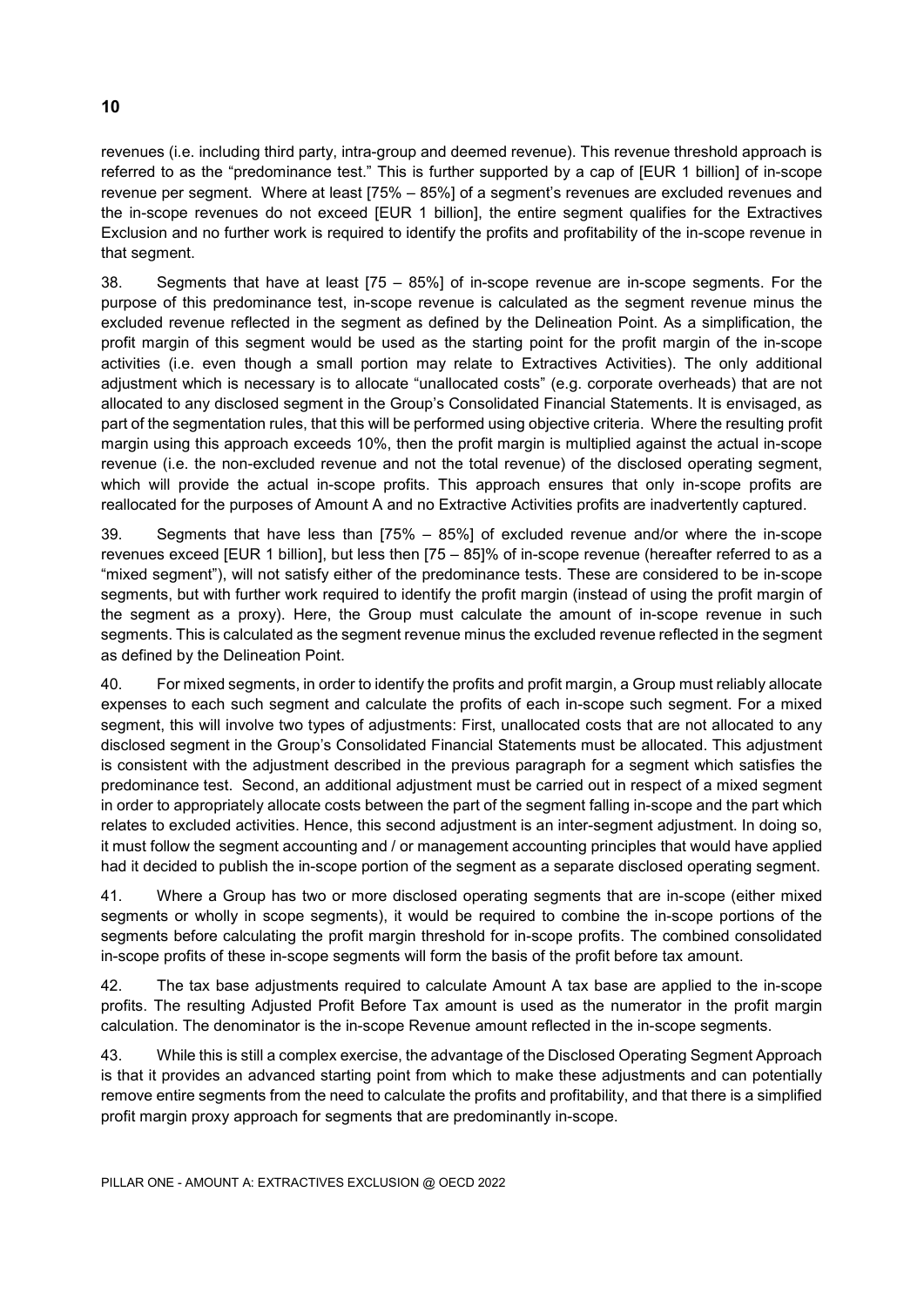# *Identifying profits using the Entity-level approach*

44. Where a Group is not able to reliably allocate expenses across segments and calculate segment profits, or otherwise cannot meet the conditions in paragraph [36](#page-9-0) above for using the disclosed operating segments, the Group must use the Entity-level approach.

45. An Entity-level test broadly follows the same principles applied in the Disclosed Operating Segment Approach, but on an Entity level rather than a segment level. Each Entity within a Group will also be subject to a predominance test when applying the Delineation Point to determine the extent of excluded revenues derived by that entity. If an entity has at least [75% – 85%] of excluded revenues and the inscope revenues of that Entity do not exceed the [EUR 1 billion] cap, the entire Entity would qualify for the Extractives Exclusion.

46. Any Entity in the Group that did not meet this threshold would be identified as an "in-scope" entity. The Group must calculate the amount of in-scope revenue in such Entities. This is calculated as the total revenue of the Entity minus the excluded revenue as defined by the Delineation Point.

47. Rather than require the calculation of profit and profitability on an entity by entity approach, the Group would combine the in-scope entities into one consolidated bespoke segment for Amount A purposes. In doing so, it must follow the segment accounting and / or management accounting principles that would have applied had it decided to publish the remaining in-scope portion of those entities as one combined disclosed operating segment. It would use those principles to apportion its expenses, including indirect and unallocated costs such as interest expense and corporate overheads, to its in-scope revenue, and determine its in-scope profits.

48. The Group would make the relevant tax base adjustments as agreed in the rules for calculating the tax base. The resulting Adjusted Profit Before Tax amount is used as the numerator in the profit margin calculation. The denominator is the in-scope Revenue amount.

# *Reapplication of the profitability threshold*

49. Having applied the disclosed operating segment approach or the entity approach as above, the Group would always reapply the profitability test and would not be subject to Amount A where its in-scope profit margin is below 10%.

50. If after the reapplication of the threshold profitability test, the in-scope profit margin is above 10%, the averaging mechanism would apply again to the disclosed operating segments / bespoke in-scope segment consisting of in-scope entities. However, it is recognised that the bespoke segments would only be created for the purposes of Amount A, and further thought is being given as to how to apply the averaging mechanism in the first years of the application of Amount A.

51. Similarly, a Group would also calculate and carry forward losses relating to its disclosed operating segments / bespoke in-scope segment consisting of in-scope entities. The calculation of historic losses would be calculated in the same way as the calculation of profits described above, that is, in line with accounting principles; but again, recognising the particular challenge of applying these rules in the context of bespoke segments, further consideration is being given as to how to apply this rule.

52. If after the application of the averaging mechanism and losses to the in-scope segment / disclosed operated segment, the profit margin is above 10%, those remaining profits are in scope of Amount A.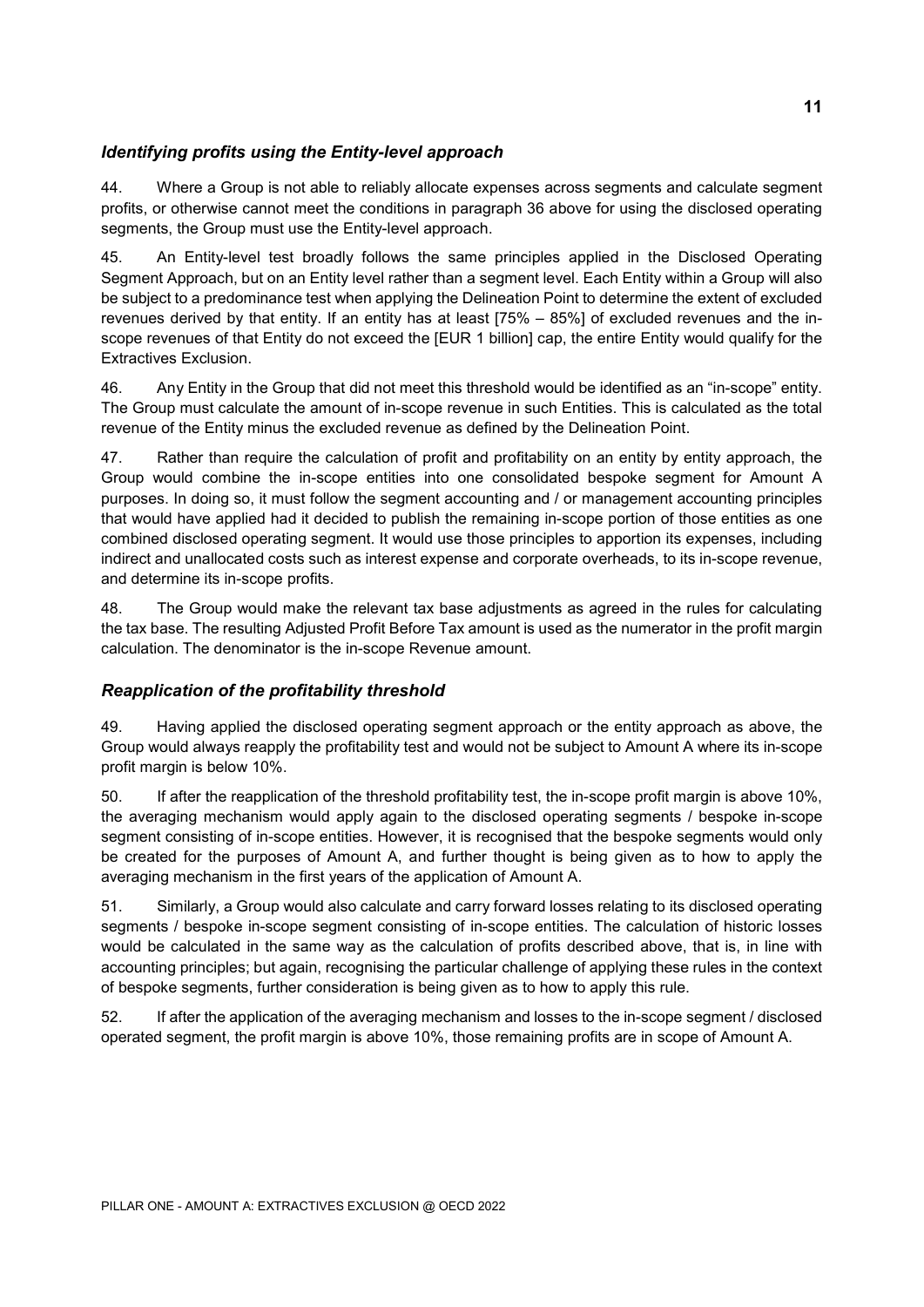# **Annex: Scope Rules and Definition of Revenue**

| <b>Title 2: Scope</b>           |      |                                                                                                                                                                                                                                                                                                                                                                                                                                                                                                                                                                                                                                |  |  |
|---------------------------------|------|--------------------------------------------------------------------------------------------------------------------------------------------------------------------------------------------------------------------------------------------------------------------------------------------------------------------------------------------------------------------------------------------------------------------------------------------------------------------------------------------------------------------------------------------------------------------------------------------------------------------------------|--|--|
| <b>Article 1: Covered Group</b> |      |                                                                                                                                                                                                                                                                                                                                                                                                                                                                                                                                                                                                                                |  |  |
| 1.                              |      | The obligations contained in Titles 3 to 9 of this Act apply to any Group Entity of a<br>Covered Group with respect to a Period [beginning][or][ending] on or after the<br>Commencement Date.                                                                                                                                                                                                                                                                                                                                                                                                                                  |  |  |
| 2.                              |      | A Group is a "Covered Group" for a Period where both sub-paragraphs (a) and (b)<br>are met:                                                                                                                                                                                                                                                                                                                                                                                                                                                                                                                                    |  |  |
|                                 | a.   | The Total Revenues of the Group for the Period are greater than EUR 20 billion<br>(the global revenue test). Where the Period is shorter or longer than twelve<br>months, the EUR 20 billion amount is adjusted proportionally to correspond with<br>the length of the Period.                                                                                                                                                                                                                                                                                                                                                 |  |  |
|                                 | b.   | The Pre-Tax Profit Margin of the Group is greater than 10 per cent (the<br>profitability test):                                                                                                                                                                                                                                                                                                                                                                                                                                                                                                                                |  |  |
|                                 | i.   | in the Period (the period test);                                                                                                                                                                                                                                                                                                                                                                                                                                                                                                                                                                                               |  |  |
|                                 | ii.  | in two or more of the four Periods immediately preceding the Period (the prior<br>period test); and                                                                                                                                                                                                                                                                                                                                                                                                                                                                                                                            |  |  |
|                                 | iii. | on Average across the Period and the four Periods immediately preceding<br>the Period (the average test).                                                                                                                                                                                                                                                                                                                                                                                                                                                                                                                      |  |  |
| 3.                              |      | For the purpose of sub-paragraphs $(b)(ii)$ and $(b)(iii)$ of paragraph 2:                                                                                                                                                                                                                                                                                                                                                                                                                                                                                                                                                     |  |  |
|                                 | a.   | where a Group Merger occurs in the Period or any of the three Periods<br>immediately preceding the Period (the "Merger Period") the calculation of the<br>Pre-Tax Profit Margin for the Period(s) prior to the Merger Period should be made<br>by replacing "Group" in that definition with "Acquiring Group", except where there<br>is no "Acquiring Group" in which case "Group" is replaced with "Existing Group";<br>and                                                                                                                                                                                                   |  |  |
|                                 | b.   | where a Group Demerger occurs in the Period or any of the three Periods<br>immediately preceding the Period (the "Demerger Period") the calculation of the<br>Pre-Tax Profit Margin for the Period(s) prior to the Demerger Period should be<br>made by replacing "Group" in that definition with "Demerging Group".                                                                                                                                                                                                                                                                                                           |  |  |
| 4.                              |      | Where a Group meets the conditions in sub-paragraphs (a) and (b) of paragraph 2<br>and conducts Extractive Activities or Regulated Financial Services, the Group is a<br>Covered Group only if it meets the non-excluded global revenue test and non-<br>excluded profitability test contained in Schedules [F] (Exclusion of Revenues and<br>Profits from Extractives) and [G] (Exclusion of Revenues and Profits from Regulated<br>Financial Services) of this Act, whichever applies, and any Group Entity of such<br>Covered Group is subject to the obligations contained in Schedules [F] and [G],<br>whichever applies. |  |  |